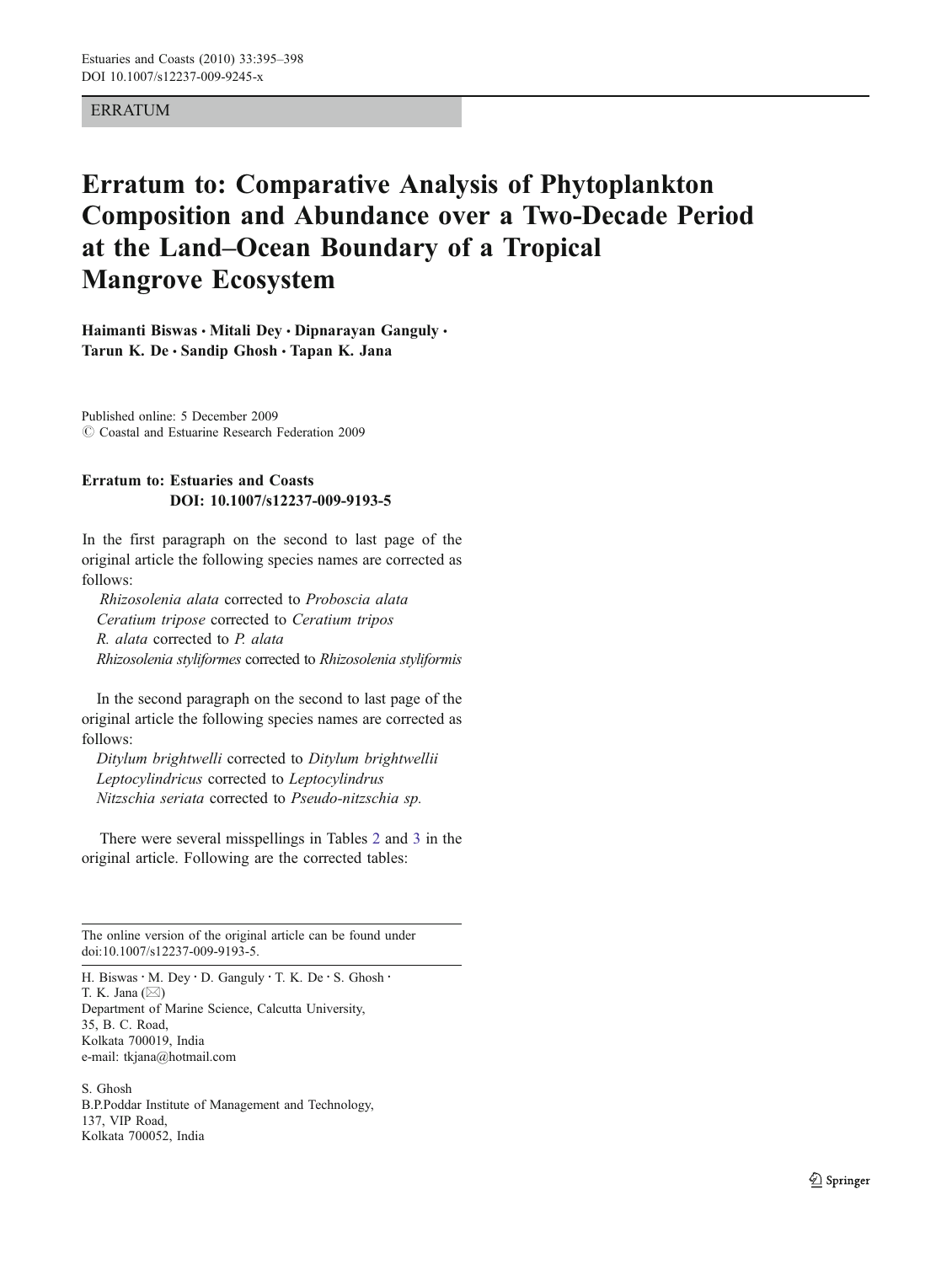| 1990                           |                  | 2000                          |                   | 2007                       |                   |
|--------------------------------|------------------|-------------------------------|-------------------|----------------------------|-------------------|
| Amphora hyalina                | $0.13 \pm 0.04$  | Amphora hyalina               | $0.01 \pm 0.017$  | Amphipleura sp.            | $1.104 \pm 1.15$  |
| Asterionellopsis<br>glacialis  | $3.97 \pm 0.88$  | Asterionellopsis<br>glacialis | $0.79 \pm 0.280$  | Amphiprora constricta      | $0.38 \pm 0.485$  |
| Bacillaria paradoxa            | $0.69 \pm 0.26$  | Bacillaria paradoxa           | $0.10 \pm 0.105$  |                            |                   |
| Bacteriastrum hyalinum         | $0.27 \pm 0.05$  | Bacteriastrum<br>delicatum    | $0.38 \pm 0.568$  | Asterionellopsis glacialis | $23.5 \pm 10.51$  |
| Odontella regia                | $2.44 \pm 0.75$  | Bacteriastrum<br>hyalinum     | $0.26 \pm 0.456$  | Bacillaria paradoxa        | $0.503 \pm 0.71$  |
| Odontella sinensis             | $2.83 \pm 0.96$  | Ceratium furca                | $1.72 \pm 1.331$  | <i>Bacteriastrum</i> sp.   | $0.125 \pm 0.056$ |
| Ceratium tripos                | $0.25 \pm 0.17$  | Ceratium tripos               | $1.88 \pm 1.319$  | Bellerochea malleus        | $9.75 \pm 4.36$   |
| Chaetoceros curvisetus         | $2.02 \pm 0.70$  | Chaetoceros affinis           | $8.67 \pm 9.451$  | Ceratium furca             | $2.09 \pm 2.62$   |
| Chaetoceros diversus           | $2.77 \pm 1.19$  | Chaetoceros atlanticus        | $0.12 \pm 0.202$  | Ceratium fusus             | $0.154 \pm 0.334$ |
| Chaetoceros<br>lorenzianus     | $0.97 \pm 0.29$  | Chaetoceros cinctus           | $0.91 \pm 1.530$  | Ceratium tripos            | $0.125 \pm 0.056$ |
| Coscinodiscus<br>eccentricus   | $29.14 \pm 4.65$ | Chaetoceros curvisetus        | $0.49 \pm 0.704$  | Cerataulina pelagica       | $0.068 \pm 0.151$ |
| Coscinodiscus lineatus         | $6.21 \pm 0.62$  | Chaetoceros didymus           | $0.08 \pm 0.139$  | Chaetoceros curvisetus     | $0.396 \pm 0.773$ |
| Coscinodiscus radiatus         | $18.28 \pm 3.74$ | Chaetoceros diversus          | $0.27 \pm 0.249$  | Chaetoceros atlanticus     | $0.92 \pm 1.051$  |
| Diploneis sp.                  | $2.26 \pm 0.66$  | Chaetoceros gracilis          | $0.08 \pm 0.144$  | Chaetoceros decipiens      | $4.523 \pm 4.859$ |
| Ditylum brightwellii           | $3.16 \pm 0.26$  | Chaetoceros holsaticus        | $0.73 \pm 1.264$  | Chaetoceros lorenzianus    | $1.474 \pm 2.061$ |
| Eucampia zodiacus              | $1.09 \pm 0.77$  | Chaetoceros laciniosus        | $0.43 \pm 0.609$  | Chaetoceros sp.            | $0.466 \pm 1.012$ |
| Gyrosigma sp.                  | $1.01 \pm 0.23$  | Chaetoceros<br>lorenzianus    | $0.58 \pm 0.655$  | Coscinodiscus gigas        | $0.375 \pm 0.168$ |
| Halosphaera viridis            | $1.26 \pm 0.14$  | Chaetoceros peruvianus        | $0.04 \pm 0.075$  | Coscinodiscus eccentricus  | $4.592 \pm 3.685$ |
| Cylindrotheca<br>closterium    | $0.75 \pm 0.10$  | Corethron criophylum          | $0.09 \pm 0.114$  | Coscinodiscus lineatus     | $2.799 \pm 3.289$ |
| Odontella mobiliensis          | $2.02 \pm 0.55$  | Coscinodiscus<br>concinnus    | $1.92 \pm 0.465$  | Coscinodiscus radiatus     | $1.691 \pm 1.919$ |
| Pleurosigma elongatum          | $1.37 \pm 0.19$  | Coscinodiscus<br>eccentricus  | $8.44 \pm 5.207$  | Cocconeis sp.              | $1.196 \pm 2.47$  |
| Proboscia alata                | $3.17 \pm 1.13$  | Coscinodiscus gigas           | $1.55 \pm 0.655$  | Cyclotella sp.             | $0.357 \pm 0.657$ |
| Rhizosolenia hebetata          | $1.28 \pm 0.44$  | Coscinodiscus lineatus        | $1.30 \pm 1.142$  | Diatoma sp.                | $0.125 \pm 0.056$ |
| Rhizosolenia imbricata         | $1.86 \pm 0.41$  | Coscinodiscus radiatus        | $11.21 \pm 4.974$ | Dinophysis caudata         | $0.094 \pm 0.138$ |
| Guinardia striata              | $1.09 \pm 0.34$  | Cyclotella stylorum           | $0.03 \pm 0.058$  | Ditylum brightwellii       | $0.8 + 0.63$      |
| Silicoflagellates              | $4.50 \pm 1.32$  | Dinophysis caudata            | $0.06 \pm 0.110$  | Eucampia zodiacus          | $0.084 \pm 0.118$ |
| Skeletonema cf.<br>costatum    | $1.42 \pm 0.57$  | Ditylum brightwellii          | $4.75 \pm 2.320$  |                            |                   |
| Thalassionema<br>nitzschioides | $1.77 \pm 0.23$  | Eucampia zodiacus             | $0.32 \pm 0.172$  | Guinardia flaccida         | $0.607 \pm 0.942$ |
| Thalassiosira decipiens        | $1.94 \pm 0.38$  | Fragilaria sp.                | $0.70 \pm 1.212$  | Gyrosigma sp.              | $0.139 \pm 0.184$ |
|                                |                  | Guinardia flaccida            | $0.66 \pm 1.143$  | Halosphaera sp.            | $0.625 \pm 0.28$  |
|                                |                  | Gyrosigma sp.                 | $0.15 \pm 0.142$  | Lauderia annulata          | $1.193 \pm 1.347$ |
|                                |                  | Halosphaera viridis           | $0.09 \pm 0.090$  | Leptocylindrus danicus     | $0.955 \pm 0.962$ |
|                                |                  | Hemiaulus sinensis            | $0.23 \pm 0.398$  | Leptocylindrus minimus     | $1.404 \pm 2.159$ |
|                                |                  | Lauderia annulata             | $2.48 \pm 4.290$  | Melosira granulata         | $0.26 \pm 0.518$  |
|                                |                  | Melosira nummuloides          | $1.98 \pm 1.897$  | Melosira varians           | $0.578 \pm 0.993$ |
|                                |                  | Navicula rhombica             | $1.18 \pm 0.962$  | Navicula rhombica          | $1.413 \pm 1.57$  |
|                                |                  | Nitzschia longissima          | $0.34 \pm 0.361$  | Nitzschia longissima       | $3.0 \pm 4.318$   |
|                                |                  | Pseudo-nitzschia sp.          | $0.77 \pm 0.970$  | Pseudo-nitzschia sp.       | $3.111 \pm 1.906$ |
|                                |                  | Cylindrotheca<br>closterium   | $0.21 \pm 0.226$  | Nitzschia sigma            | $0.884 \pm 0.991$ |
|                                |                  | Nitzschia spatulata           | $0.03 \pm 0.058$  | Odontella mobiliensis      | $0.190 \pm 0.188$ |

Odontella mobiliensis  $0.30 \pm 0.156$  Odontella sinensis  $0.68 \pm 0.292$ 

<span id="page-1-0"></span>Table 2 Phytoplankton composition and their relative abundance RA (%), observed in the Sundarban Mangrove water over two decade period (mean of three stations  $\pm$  standard deviation)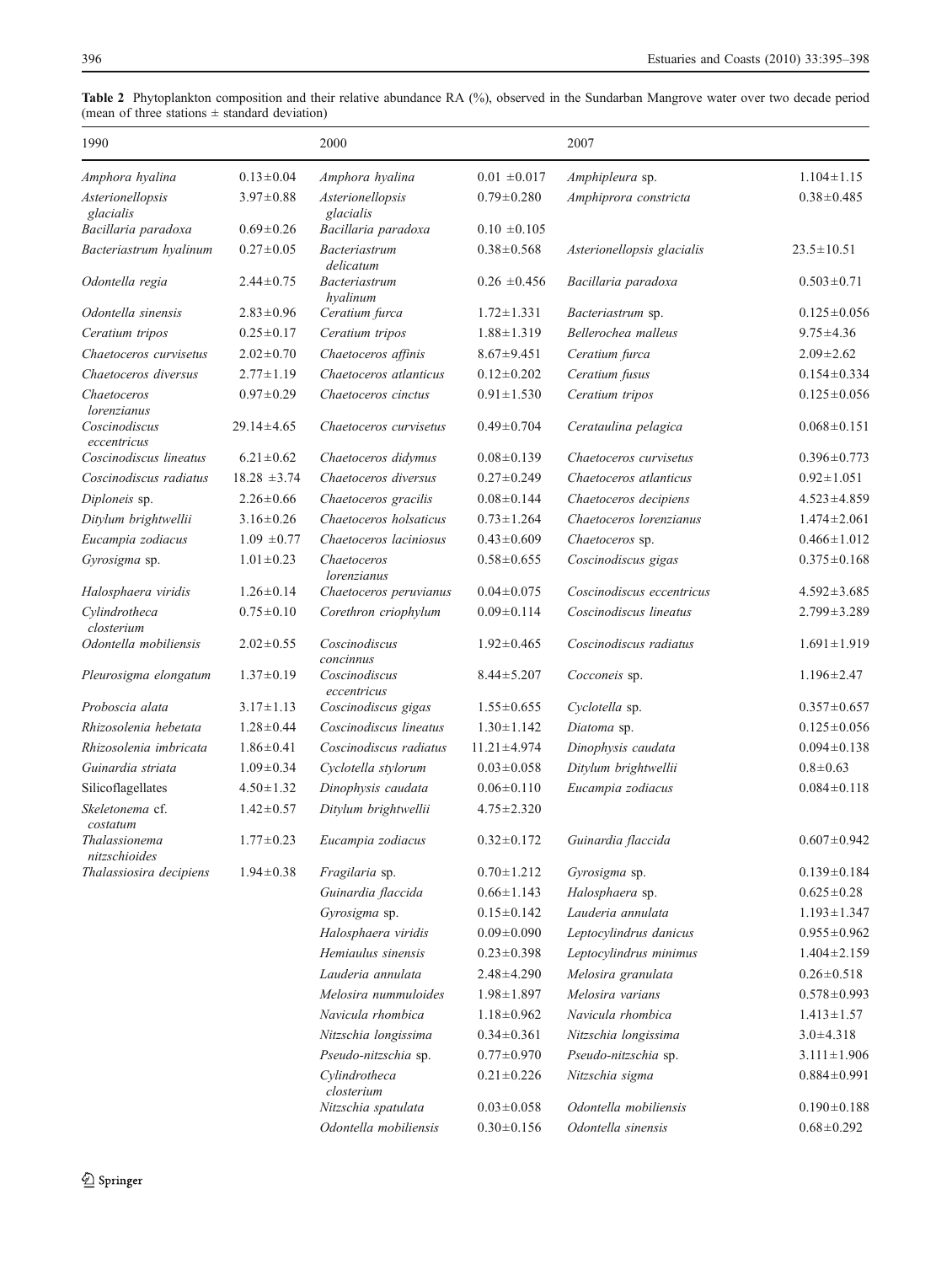## Table 2 (continued)

| 1990 | 2000                           |                    | 2007                                                    |                    |
|------|--------------------------------|--------------------|---------------------------------------------------------|--------------------|
|      | Odontella regia                | $0.31 \pm 0.108$   | Paralia sulcata                                         | $1.642 \pm 3.422$  |
|      | Odontella sinensis             | $1.33 \pm 0.131$   | Pinnularia sp.                                          | $2.02 \pm 2.809$   |
|      | Paralia sulcata                | $1.24 \pm 0.860$   | Planktoniella blanda                                    | $0.989 \pm 2.039$  |
|      | Planktoniella blanda           | $1.33 \pm 1.066$   | Planktoniella sol                                       | $1.317 \pm 1.929$  |
|      | Planktoniella sol              | $0.07 \pm 0.121$   | Pleurosigma sp.                                         | $2.367 \pm 2.034$  |
|      | Pleurosigma elongatum          | $3.97 \pm 0.811$   | Porocentrum micans                                      | $0.135 \pm 0.302$  |
|      | Proboscia alata                | $2.70 \pm 2.238$   | Protoperidinium sp.                                     | $0.877 \pm 0.832$  |
|      | Rhizosolenia styliformis       | $4.00 \pm 2.001$   | Rhizosolenia cylindrus                                  | $0.278 \pm 0.442$  |
|      | Schuettia annulata             | $0.14 \pm 0.242$   | Rhizosolenia hebetata                                   | $0.515 \pm 1.152$  |
|      | Skeletonema cf.<br>costatum    | $12.66 \pm 10.237$ | Rhizosolenia setigera                                   | $0.972 \pm 1.065$  |
|      | Surirella striata              | $0.02 \pm 0.040$   | Rhizosolenia styliformis                                | $0.527 \pm 0.644$  |
|      | Synedra hennedyana             | $3.64 \pm 0.858$   | Schuettia annulata                                      | $1.027 \pm 2.029$  |
|      | Thalassionema<br>nitzschioides | $1.50 \pm 1.005$   | Skeletonema cf. costatum                                | $18.952 \pm 24.54$ |
|      | Thalassiosira leptopus         | $1.47 \pm 0.492$   | Synedra sp.                                             | $1.687 \pm 3.389$  |
|      | Thalassiosira subtilis         | $3.34 \pm 3.245$   | Thalassionema sp.                                       | $1.738 \pm 1.713$  |
|      | Thalassiothrix sp.             | $3.50 \pm 2.544$   | <i>Thalassiosira decipiens</i> (small cell in<br>chain) | $5.764 \pm 5.788$  |
|      | Trichodesmium sp.              | $2.76 \pm 3.384$   | <i>Thalassiosira hyalina</i> (large cell in<br>chain)   | $2.733 \pm 4.47$   |
|      |                                |                    | Thalassiothrix sp.                                      | $5.499 \pm 7.052$  |
|      |                                |                    | Thalassiosira subtilis                                  | $3.538 \pm 7.364$  |